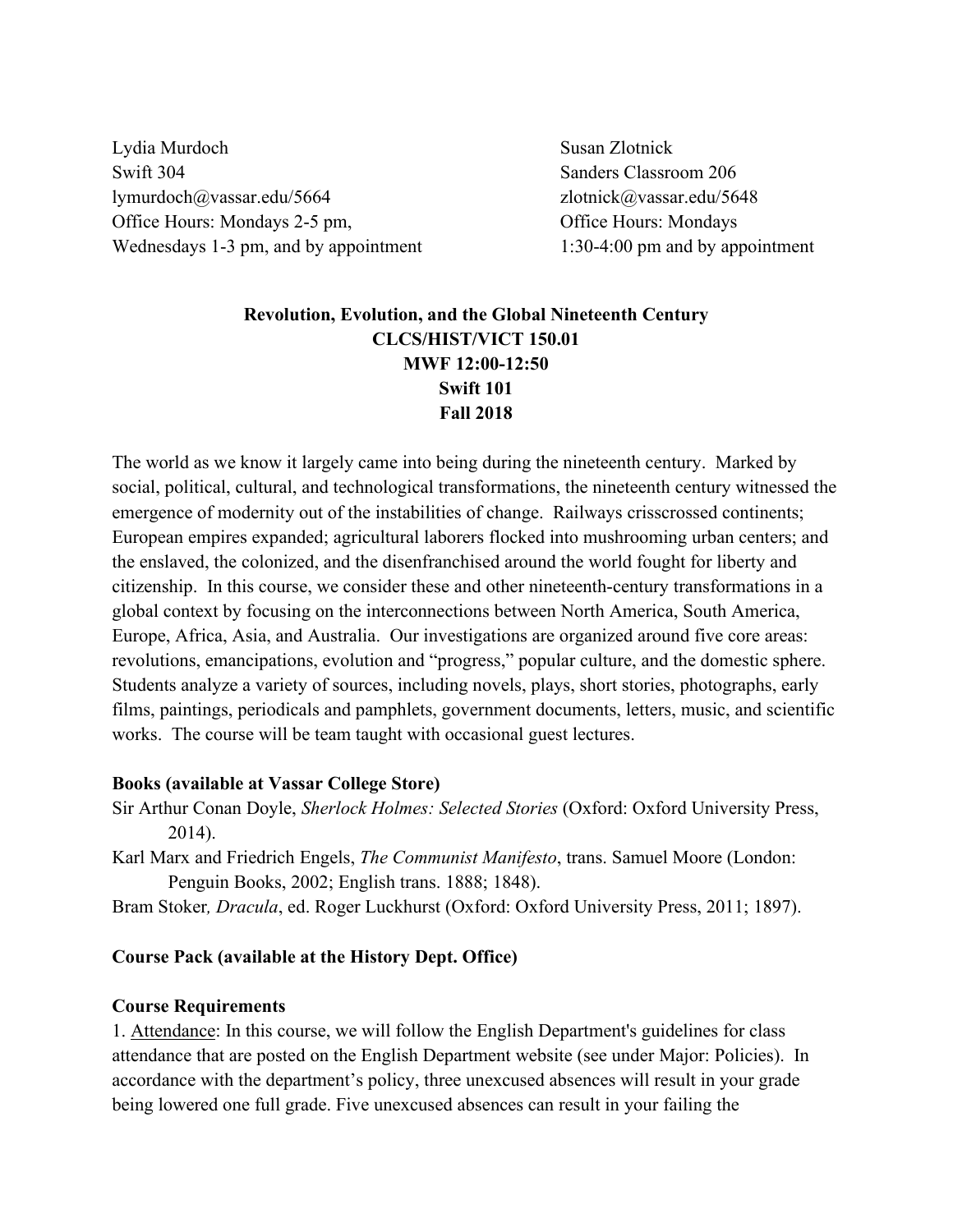course. Only the Dean of Studies Office or Health Services can provide you with an official excuse for an absence. Exceptions are made for religious observation. Please notify us in advance if you will be absent due to a religious holiday.

2. Assignments: Each student will be responsible for **three essays** and **six short moodle responses**. **Due dates for the essays are 9/24, 11/2, and 12/13.** The due dates for four of the six moodle responses are on the syllabus. The other two moodle responses can be posted at any point in the term, as long as one is before October Break and one after. All written assignments must be submitted to pass the course. Every student is allowed three grace days over the course of the semester, but extensions beyond the three grace days must be approved by the Dean of Studies Office. (As a tribute to nineteenth-century union battles for the five-day work week, the weekend counts as one grace day.) In the absence of extensions or grace days, late assignments will be penalized, and those over a week late receive a failing grade.

3. Grading: Class Participation 25% Six Moodle Posts 5% Essay #1 20% Essay #2 25% Essay #3 25%

4. Class conduct: You are expected to keep up with the reading and to participate intelligently and productively in the class discussion. Please bring a paper copy of the readings to class each day. As a courtesy to the class, all cell phones should be turned off at the beginning of class and other electronic devices (laptops, ipads) put away, unless such use is part of your academic accommodation. In order to help create a productive and respectful class environment, it is important that you arrive on time so as not to distract the class. Once the door is shut, you should avoid leaving unless there is a dire emergency; please take care of your needs prior to class.

5. Academic accommodations: Academic accommodations are available for students registered with the Office for Accessibility and Educational Opportunity. Students in need of ADA/504 accommodations should schedule an appointment with me early in the semester to discuss any accommodations for this course that have been approved by the Office for Accessibility and Educational Opportunity, as indicated in your AEO accommodation letter.

#### **Introduction: Modernity and the Global Nineteenth Century**

Week #1 **9/5 Course Introduction**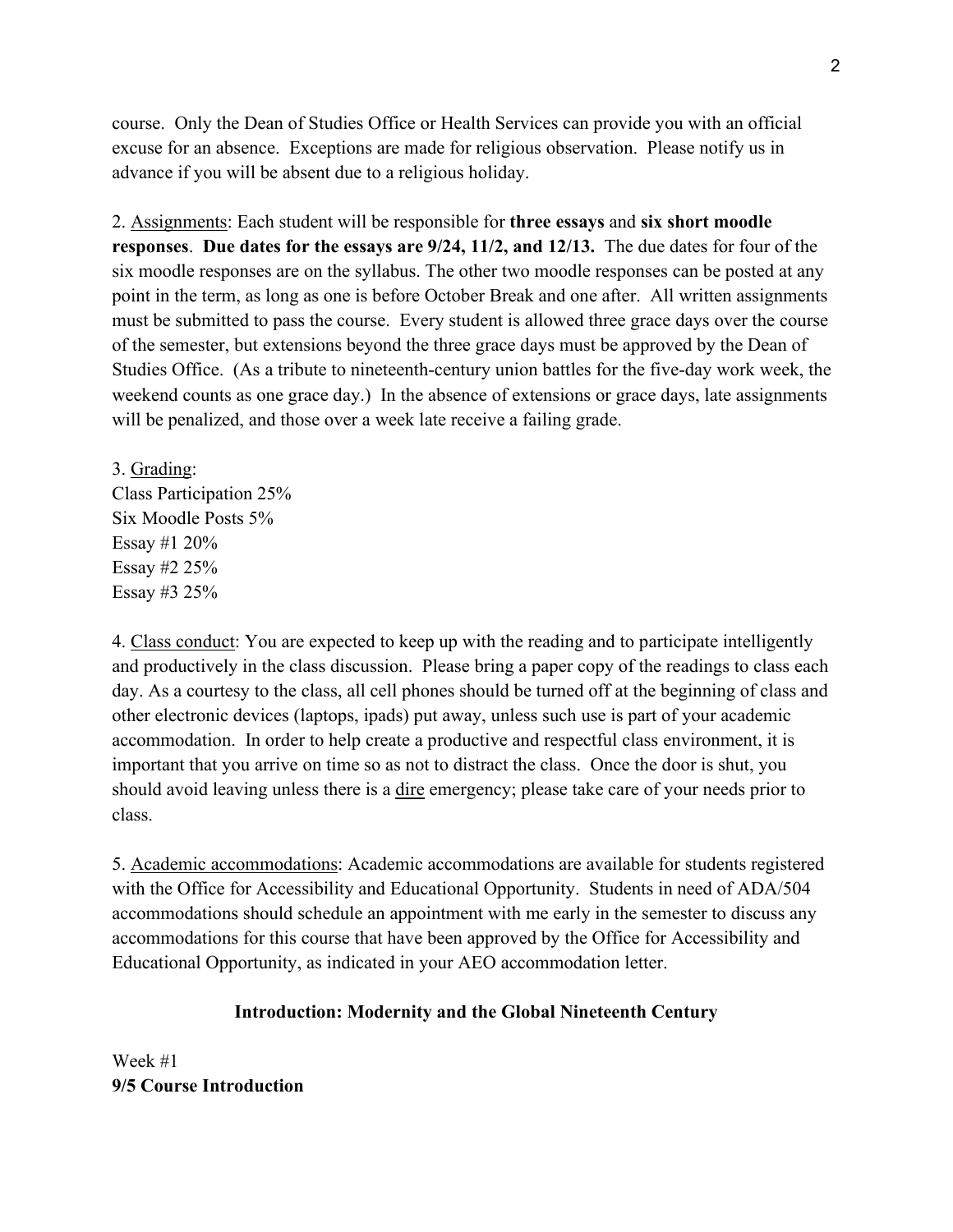#### **9/7 Defining Modernity**

• José C. Moya, "Modernization, Modernity, and the Trans/formation of the Atlantic World in the Nineteenth Century," in *The Atlantic in Global History, 1500-2000*, eds. Jorge Cañizares-Esguerra and Erik R. Seeman (Upper Saddle River, NJ: Pearson, 2007), 179-198.

#### **Freedom and Slavery**

#### Week #2

# **9/10: The Global Impact of the French Revolution and Napoleonic War / Mita Choudhury, Department of History**

- "The Declaration of the Rights of Man," (1789), in Lynn Hunt, *The French Revolution and Human Rights: A Brief Documentary History* (Boston: Bedford St. Martin's, 1996), 77-79. *Questions: What is the potential promise and appeal of this preamble? How does it go beyond France?*
- From Rafe Blaufarb, ed., *Napoleon: Symbol for an Age: A Brief History with Documents* (Boston: Bedford St. Martin's, 2008). *Questions: How do the principles of the "Declaration of the Rights of Man" shape how the Egyptian expedition was approached, and how do we see the failures in realizing these principles? What is the Napoleonic legacy?*
	- o Louis de Laus de Boisy, *The Institute of Egypt* (1799), 45-48.
	- o Abd Al-Rahman Al-Jabarti, *The French Occupation of Cairo* (1798), 48-51.
	- o Benjamin Constant, *On the Spirit of Conquest* (1814), 137-139.
	- o Charles-Maurice de Talleyrand, *Napoleon's European Legacy* (1853), 150-153.

## **9/12 From Subjects to Citizens**

- Thomas Paine, *The Rights of Man* (1791), selected in Walter L. Arnstein, ed., *The Past Speaks: Sources and Problems in British History*, *vol. II: Since 1688*, 2nd ed. (Lexington, MA: D. C. Heath and Company, 1993), 127-133.
- Introduction, "The Civil Code" (1803): Book 1, Chapter 1, no. 7-16, "On the Enjoyment of Civil Rights"; and Title V, Chapter VI, no. 212-226, "On the Respective Rights and Duties of Married Persons," *Napoleonic Code*. Go to: [https://www.napoleon](https://www.napoleon-series.org/research/government/code/book1/c_title01.html#chapter1)[series.org/research/government/code/book1/c\\_title01.html#chapter1.](https://www.napoleon-series.org/research/government/code/book1/c_title01.html#chapter1)

## **9/14 Global Slave Trade**

- Andrew Kahn and Jamelle Bouie, "The Atlantic Slave Trade in Two Minutes," *Slate*  (June 25, 2015)[,](http://www.slate.com/articles/life/the_history_of_american_slavery/2015/06/animated_interactive_of_the_history_of_the_atlantic_slave_trade.html?wpsrc=sh_all_dt_tw_top) [http://www.slate.com/articles/life/the\\_history\\_of\\_american\\_slavery/2015/06/animated\\_in](http://www.slate.com/articles/life/the_history_of_american_slavery/2015/06/animated_interactive_of_the_history_of_the_atlantic_slave_trade.html) teractive of the history of the atlantic slave trade.html.
- Introduction and *The Life of Omar Ibn Said* (1831), in Marc Shell and Werner Sollors, eds., *The Multilingual Anthology of American Literature* (New York: New York University Press, 2000), 58-61, 76-79.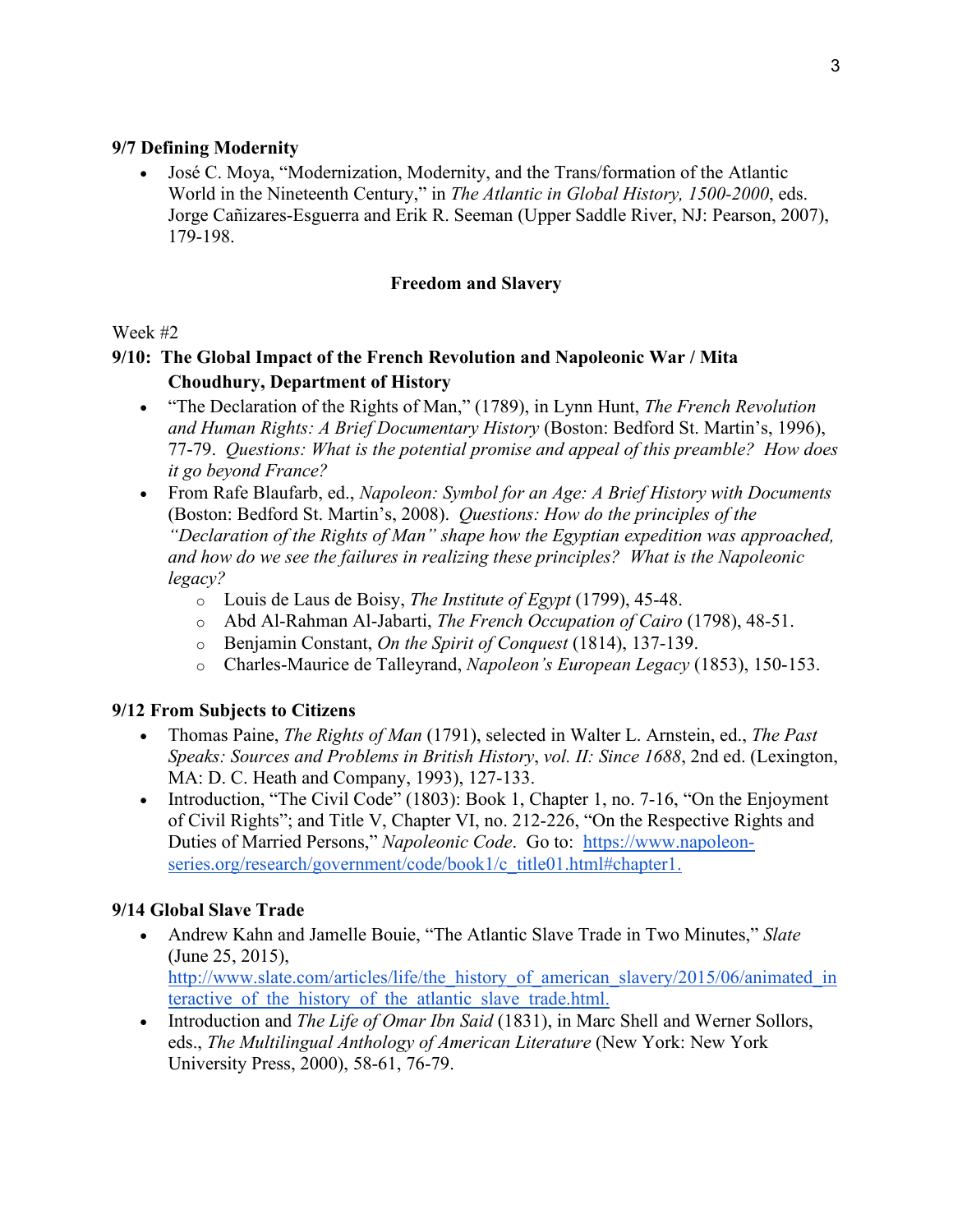- "272 Slaves Were Sold to Save Georgetown: What does it Owe Their Descendants?" [https://www.nytimes.com/2016/04/17/us/georgetown-university-search-for-slave](https://www.nytimes.com/2016/04/17/us/georgetown-university-search-for-slave-descendants.html)[descendants.html.](https://www.nytimes.com/2016/04/17/us/georgetown-university-search-for-slave-descendants.html)
- *The Georgetown Slavery Archive* [https://slaveryarchive.georgetown.edu/.](https://slaveryarchive.georgetown.edu/)

## Week #3

## **9/17 Haitian Revolution and Colonialism / Mita Choudhury, Department of History**

- From Sue Peabody and Keila Grinberg, eds., *Slavery, Freedom, and the Law in the Atlantic World: A Brief History with Documents* (Boston: Bedford St. Martin's, 2007):
	- o French Commissioner Sonthonax, *Emancipation Decree, 1793*, 57-61.
	- o *Constitution of the Republic of Haiti*, December 27, 1806, 62-64.
- From Laurent Dubois and John D. Garrigus, *Slave Revolution in the Caribbean, 1789- 1804: A Brief History with Documents* (Boston: Bedford St. Martin's, 2006):
	- o Excerpt from Haitian Constitution of 1805, 193-196. (Skim and compare with 1806 constitution.)
	- o Thomas Jefferson, *Letters* (1797-1802), 159-162.
	- o Charles Brockden Brown, *St. Domingo, December 1804,* 164-166.
- From Rafe Blaufarb, ed. *Napoleon: Symbol for an Age: A Brief History with Documents* (Boston: Bedford St. Martin's, 2008):
	- o Joseph Bonaparte, *Instructions to Secret Agents in Spanish America*, 168-170.
	- o Viceroy of New Spain, *Denunciation of Bonapartist Subversion*, 1810, 170-173.

## **9/19 Literary Representations of Slavery**

• Victor Séjour, "The Mulatto," trans. Andrea Lee, in *The Multilingual Anthology of American Literature* (New York: New York University Press, 2000), 146-181.

### **9/21 Free Labor, Freedom, and Slavery**

- Adam Smith, selection from *The Wealth of Nations* (1776), *Modern History Sourcebook,*  [https://sourcebooks.fordham.edu/mod/adamsmith-summary.asp.](https://sourcebooks.fordham.edu/mod/adamsmith-summary.asp)
- Toni Morrison, "Romancing the Shadow," in *Playing in the Dark: Whiteness and the Literary Imagination* (New York: Vintage Books, 1993), 29-59.
- William Blake, *Songs of Innocence and Experience* (Oxford University Press, 1977; 1789): "The Little Black Boy" and "The Chimney Sweeper" from *Songs of Innocence* and "The Chimney Sweeper" and "London" from *Songs of Experience*. For original illustrations, go to: [https://www.bl.uk/collection-items/william-blakes-songs-of](https://www.bl.uk/collection-items/william-blakes-songs-of-innocence-and-experience)[innocence-and-experience.](https://www.bl.uk/collection-items/william-blakes-songs-of-innocence-and-experience)

## Week #4

## **9/24 Cuba: "The Ever-Faithful Isle" / Leslie Offutt, Department of History**

- Louis A. Peréz, Jr., "Introduction," in Pérez, ed., *Slaves, Sugar, and Colonial Society: Travel Accounts of Cuba, 1801-1899* (Wilmington, DE: SR Books, 1992), xixxv.
- Richard Robert Madden, "The Island of Cuba," in Pérez, ed., *Slaves, Sugar, and Colonial Society*, 48-53 (excerpted from Madden, *The Island of Cuba* [London: C. Gilpin, 1849]), 156-68.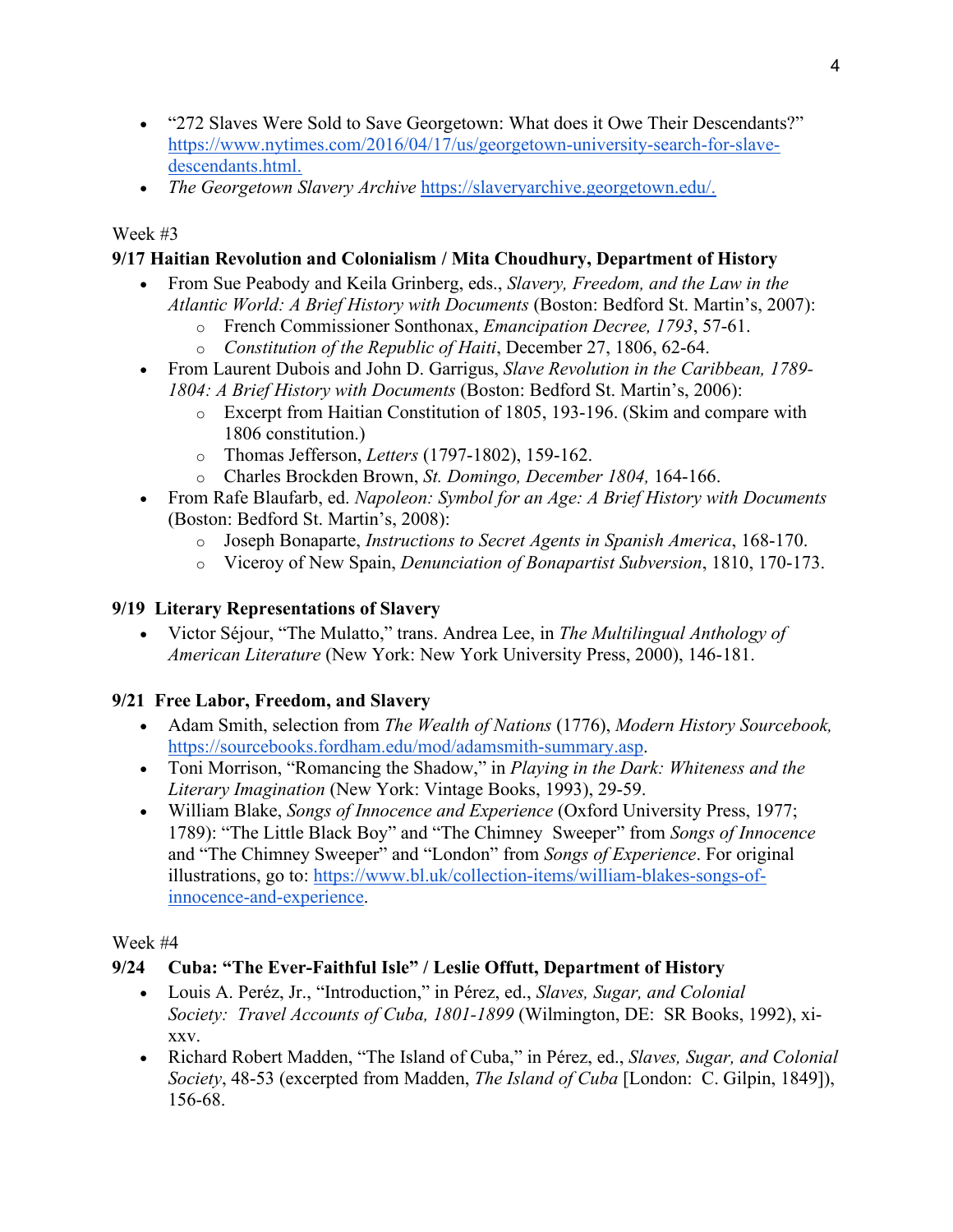- José Antonio Saco, "The Color Line" (1832), in Aviva Chomsky, Barry Carr, and Pamela Smorkaloff, eds., *The Cuba Reader: History, Culture, Politics* (Durham: Duke University Press, 2003), 91-93.
- Review again Andrew Kahn and Jamelle Bouie, "The Atlantic Slave Trade in Two Minutes" at [http://www.slate.com/articles/life/the\\_history\\_of\\_american\\_slavery/2015/06/animated\\_in](http://www.slate.com/articles/life/the_history_of_american_slavery/2015/06/animated_interactive_of_the_history_of_the_atlantic_slave_trade.html?wpsrc=sh_all_dt_tw_top) teractive of the history of the atlantic slave trade.html?wpsrc=sh\_all\_dt\_tw\_top.

## **First short essay (600 words) due in class on 9/24**

## **9/26 Empire and the Global Movement of Laborers**

- Captain and Mrs. E. Swinton, *Journal of a Voyage with Coolie Emigrants, from Calcutta to Trinidad* (London: A.W. Bennett, 1859).
- "Roger Casement's Congo Report" (1904), in D.C.R.A. Goonetilleke, ed., Joseph Conrad, *Heart of Darkness* (Toronto: Broadview, 1999), 208-215.
- Alice Harris Congo photographs (Moodle).
- "California's Anti-Coolie Act of 1862," [http://www.druglibrary.org/schaffer/History/1870/anticoolieact.htm.](http://www.druglibrary.org/schaffer/History/1870/anticoolieact.htm)
- Global Migration Map (Moodle).

## **9/28 Russia: War, Serfdom, and Revolution / Charles Arndt III, Department of Russian Studies**

- Mikhail Lermontov, "Borodino," trans. Robin Kallsen, [https://lyricstranslate.com/en/%D0%B1%D0%BE%D1%80%D0%BE%D0%B4%D0%B](https://lyricstranslate.com/en/%D0%B1%D0%BE%D1%80%D0%BE%D0%B4%D0%B8%D0%BDo-borodino-rhyming.html) [8%D0%BDo-borodino-rhyming.html.](https://lyricstranslate.com/en/%D0%B1%D0%BE%D1%80%D0%BE%D0%B4%D0%B8%D0%BDo-borodino-rhyming.html)
- Excerpt from Leo Tolstoy, *War and Peace,* trans. George Gibian (New York: W. W. Norton, 1996).
- Excerpt from Philippe-Paul de Ségur, "The Army Enters Moscow," in *Defeat: Napoleon's Russian Campaign* (New York: NYRB Classics, 2008), trans. J. David Townsend, 89-103.
- Excerpt on serfdom from Alan Palmer, *Russia in War and Peace* (New York: Macmillan, 1972).

## **Industrialization and "Progress"**

### Week #5

### **10/1 Industrialization and Factory Conditions**

- "Rules for Workers in the Foundry and Engineering Works of the Royal Overseas Trading Company, Berlin, 1844," in Andrew Evans, Merry Wiesner, et al, *Discovering the Western Past: A Look at the Evidence, Volume II: Since 1500 (Cengage Learning:* Stamford, CT, 2015), 152-154.
- Selection from Frances Trollope, *The Life and Adventures of Michael Armstrong, the Factory Boy* (1844).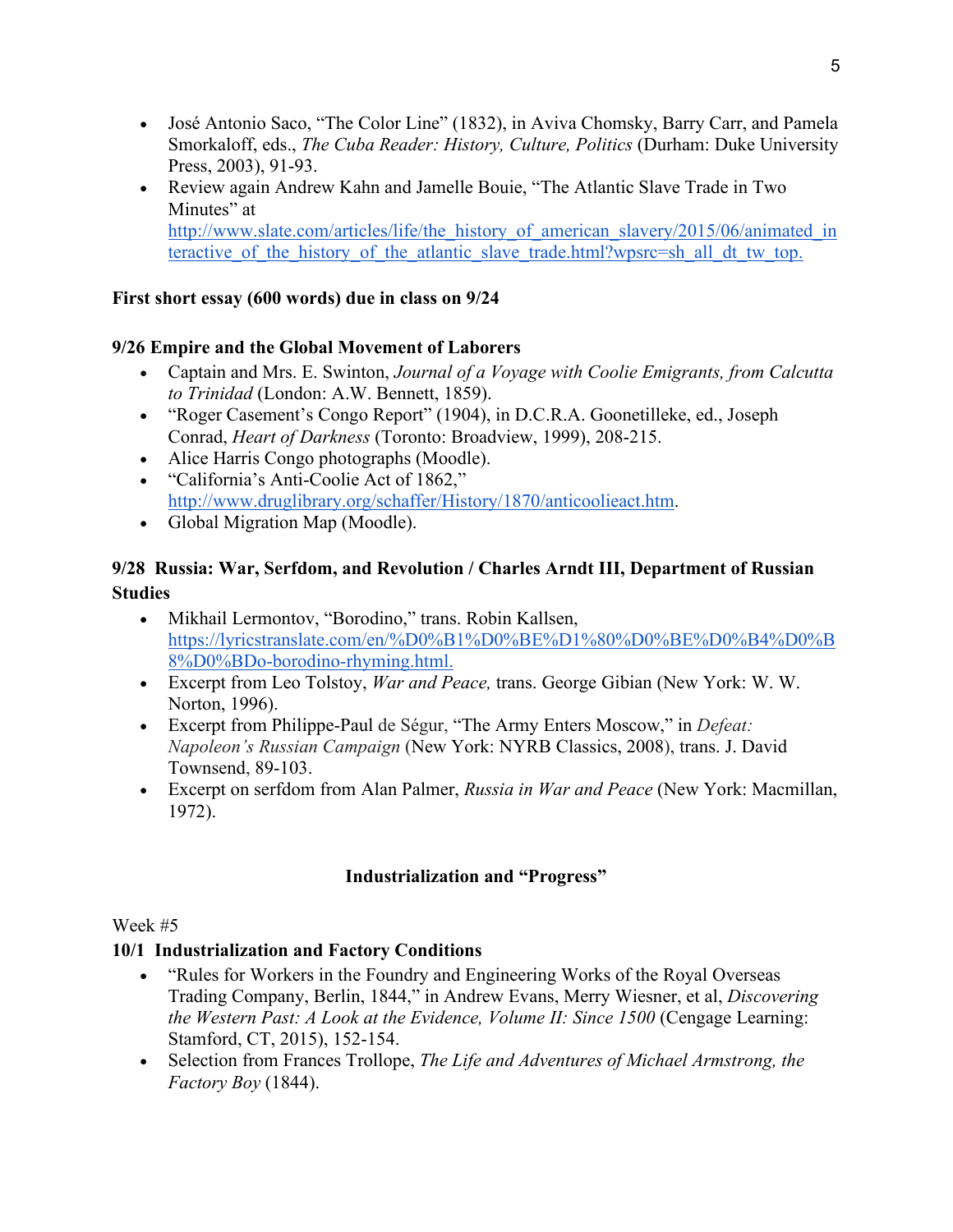• "Evidence on the Employment of Children: No. 116–Sarah Gooder," in Children's Employment Commission, *First Report of the Commissioners, Mines*, Parliamentary Papers (1842), 252-253.

## **10/3 Workers' Voices**

- Selections from *The German Worker: Working-Class Autobiographies from the Age of Industrialization* (Berkeley: University of California Press, 1987), ed. and trans. Alfred Kelly:
	- o "Ottilie Baader, Seamstress," 64-74.
	- o "Doris Viersbeck, Cook and House Maid," 135-159.
	- o "Franz Rehbein, Farm Worker," 188-203.
- "Lucy Luck, *Straw-Plait Worker*," in John Burnett, ed., *Useful Toil: Autobiographies of Working People from the 1820s to the 1920s* (New York: Penguin Books, 1984), 67-77.
- "Leisure Hours of Mill Girls" in *The Lowell Offering*, Series II. Volume 2, 1842, 60-79 [https://catalog.hathitrust.org/Record/011570066.](https://catalog.hathitrust.org/Record/011570066)

## **10/5 Female Producers, Gentleman Consumers**

• Herman Melville, "The Paradise of Bachelors and the Tartarus of Maids" (1855), Electronic Text Center, The University of Virginia Library, [https://web.archive.org/web/20080212160122/http://etext.lib.virginia.edu/toc/modeng/pu](https://web.archive.org/web/20080212160122/http:/etext.lib.virginia.edu/toc/modeng/public/MelPara.html) [blic/MelPara.html.](https://web.archive.org/web/20080212160122/http:/etext.lib.virginia.edu/toc/modeng/public/MelPara.html)

#### Week #6

### **10/8 French Feminism / Kathleen Hart, Department of French and Francophone**

• Flora Tristan, "The Convents of Arequipa" from *Peregrinations of a Pariah*, trans. Charles de Salis (London: Folio Society, 1986).

### **10/10 Marxism**

- Film: *The Young Karl Marx* (2018). (Moodle)
- *Communist Manifesto* (1848).

*Required Moodle post due before class.*

## **10/12 Commodities and Female Consumers / Susan Hiner, Department of French and Francophone Studies**

- Alison Matthews David, "Inflammatory Fabrics: Flaming Tutus and Combustible Crinolines," in *Fashion Victims: The Dangers of Dress Past and Present* (London: Bloomsbury Publishing, 2015), 148-179.
- Émile Zola, selection from *The Ladies' Paradise* (Berkeley: University of California Press, 1991).

### **October Break (10/13-10/21)**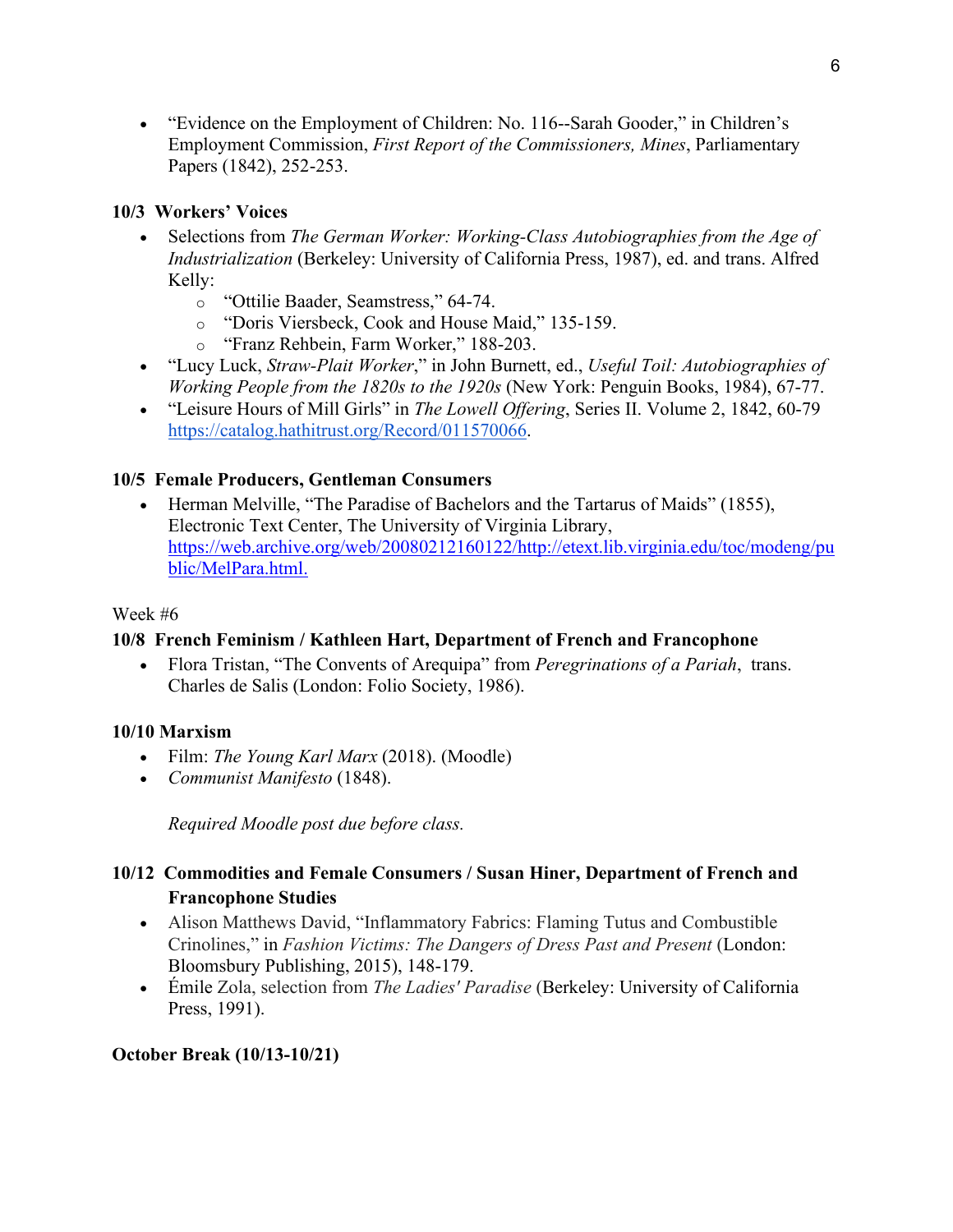## **Evolution and Technology**

## Week #7

## **10/22 Global Populations**

- Thomas Malthus, selection from *Essay on the Principle of Population* (1798), Internet Modern History Sourcebook, [https://sourcebooks.fordham.edu/mod/1798malthus.asp.](https://sourcebooks.fordham.edu/mod/1798malthus.asp)
- "An Act for the Suppression of Trade In, and Circulation Of, Obscene Literature and Articles of Immoral Use" [United States Comstock Act], *Forty Second Congress*, Session III (March 3, 1873): 598-599.

## **10/24 Charles Darwin and His Legacies / Kathleen Susman, Department of Biology**

- Darwin, chapter 15, *Origin of Species* (1859)*,* in *Darwin: A Norton Critical Edition,*  Philip Appleman, ed. (New York: W. W. Norton & Company, 1970), 1st ed., 175-199.
- Selections from *The Descent of Man,* in *Darwin: A Norton Critical Edition,* Philip Appleman, ed. (New York: W. W. Norton & Company, 2001), 3rd. ed., 234-236, 252- 254.
- Ernst Mayr, "Darwin's Influence on Modern Thought," *Scientific American* (July 2000), 79-83.

## **10/26 Popularizing Darwin: Sherlock Holmes, Race and Empire**

• Sir Arthur Conan Doyle, *The Sign of Four* (1890), in *Sherlock Holmes: Selected Stories*, edited by Barry McCrae, 3-101. Oxford: Oxford University Press, 2014.

*Required Moodle post due before class*

### Week #8

## **10/29 What the Railroad Brought Us / Rebecca Edwards, Department of History**

• William Cronon, "Pricing the Future: Grain," from *Nature's Metropolis: Chicago and the Great West* (New York: W. W. Norton, 1991), 97-147.

## **10/31 Railroads, Empire, and Global Finance**

- Caleb Tuke, "Railroads of Change in Mexico and India," *Edges of Empire* (April 30, 2015)*,* [https://people.smu.edu/knw2399/2015/04/30/749/#\\_ftn1.](https://people.smu.edu/knw2399/2015/04/30/749/#_ftn1)
- Michael Adas, "Machine as Civilizer," from *Machines as the Measure of Men* (1989), reprinted in *European Imperialism, 1830-1930: Climax and Contradiction* (Boston: Houghton Mifflin, 1999), edited by Alice L. Conklin and Ian Christopher Fletcher, 67-74.
- Railroad/telegraph images (on Moodle):
	- o "The Modern Colossus of Railroads" (Vanderbilt, Gould, Fields) (1878).
	- o Rhodes Colossus "From Cape Town to Cairo," *Punch* (1892).
	- o Tourism, Railway Stations, and Advertising: [http://www.bl.uk/learning/timeline/large106197.html.](http://www.bl.uk/learning/timeline/large106197.html)
	- o Currier and Ives, "Across the Continent" [http://faculty.washington.edu/lnash/221/wward\\_empire.html.](http://faculty.washington.edu/lnash/221/wward_empire.html)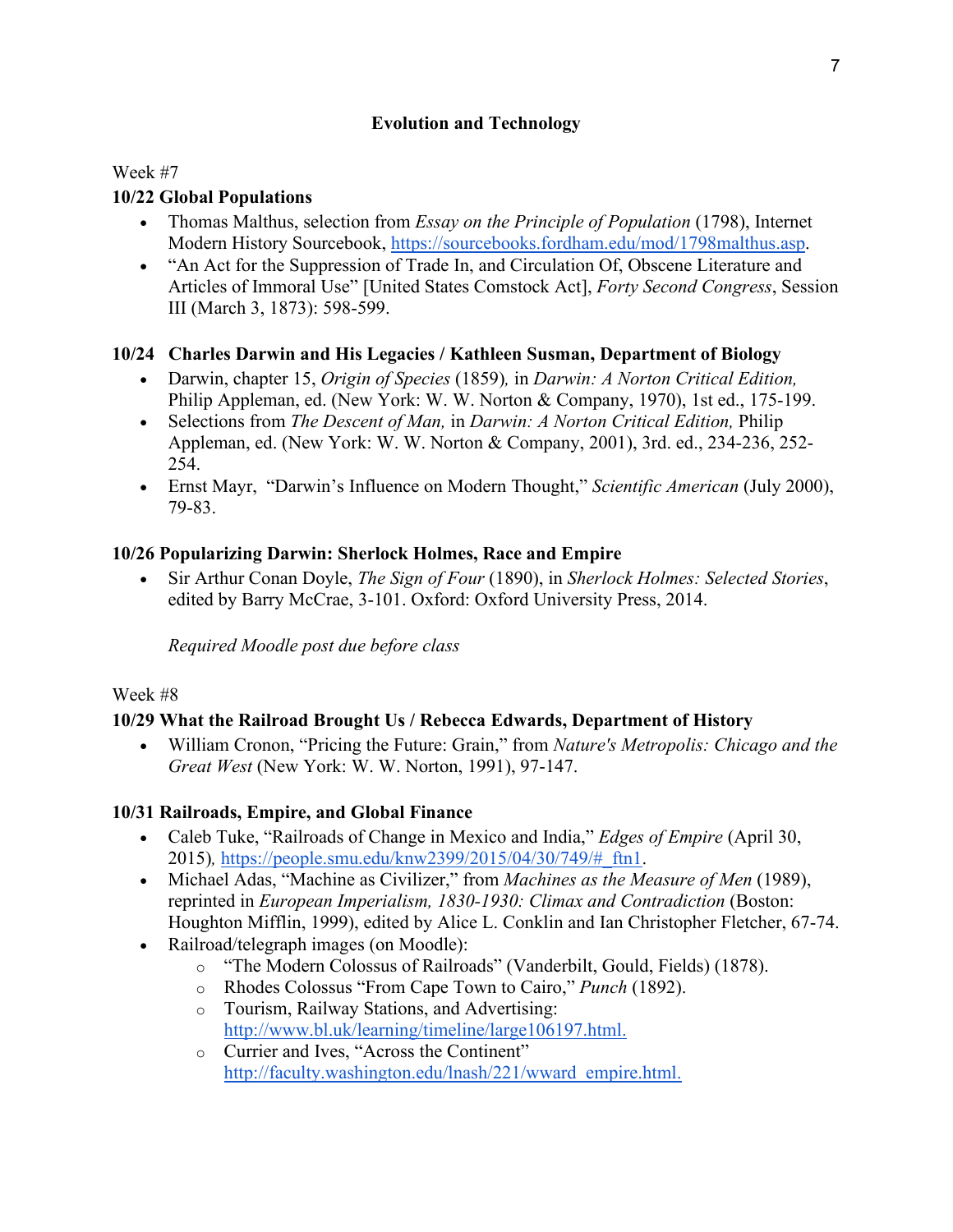### **11/2 The Telegraph / Brian Daly, Department of Physics**

- Bruce J. Hunt, "Electricity: Currents and Networks," in *Pursuing Power and Light: Technology and Physics from James Watt to Albert Einstein* (Baltimore, MD: Johns Hopkins University Press, 2010), 68-93.
- Jeremy Stolow, "Telegraph," *Frequencies* (September 7, 2011), [http://frequencies.ssrc.org/2011/09/07/telegraph/.](http://frequencies.ssrc.org/2011/09/07/telegraph/)

#### **Second essay due (1200 words) on 11/2**

#### Week #9

#### **11/5 The Industrialization of Time and Space**

- E. P. Thompson, "Time, Work-Discipline and Industrial Capitalism," in *Customs in Common* (New York: The New Press, 1991), 352-403.
- Wolfgang Schivelbusch, "Railroad Space and Railroad Time," from *The Railroad Journey: Trains and Travel in the 19th Century*, trans. by Anselm Hollo (New York: Urizen Books, 1977).
- Henry Crabb Robinson, "First Railway Journey, June 9, 1833," in Volume III of *Diary, Reminiscences, Correspondences* (London: Macmillan, 1869), 3 vols., edited by Thomas Sadler, 26-28.
- *Arrival of the Train at La Ciotat*, directed by Auguste and Louis Lumière, 1895. [https://www.youtube.com/watch?v=1dgLEDdFddk.](https://www.youtube.com/watch?v=1dgLEDdFddk)
- John Tenniel's illustration of the white rabbit, *Alice's Adventures in Wonderland* (1865). (on Moodle)

## **11/7 Environmentalism, Empire, and the Caribbean / Lisa Paravisini, Department of Hispanic Studies**

### **11/9 Commodifying the Other: Sara Baartman**

- Film: *The Life and Times of Sara Baartman: The "Hottentot Venus"* (1998), directed by Zola Maseko (link on Moodle).
- Clifton Crais and Pamela Scully, "Introduction," *Sara Baartman and the Hottentot Venus: A Ghost Story and a Biography* (Princeton: Princeton University Press, 2009), 1- 6.

*Required Moodle post due before class*

#### Week #10

### **11/12 World Fairs**

• John Rennie Short, "Mega-Events: Urban Spectaculars and Globalization," in *International Handbook of Globalization and World Cities* (Cheltenham, UK, Northampton, MA: Edward Elgar Publishing, 2012), eds. Ben Derudder, Michael Hoyler, et al.,188-192.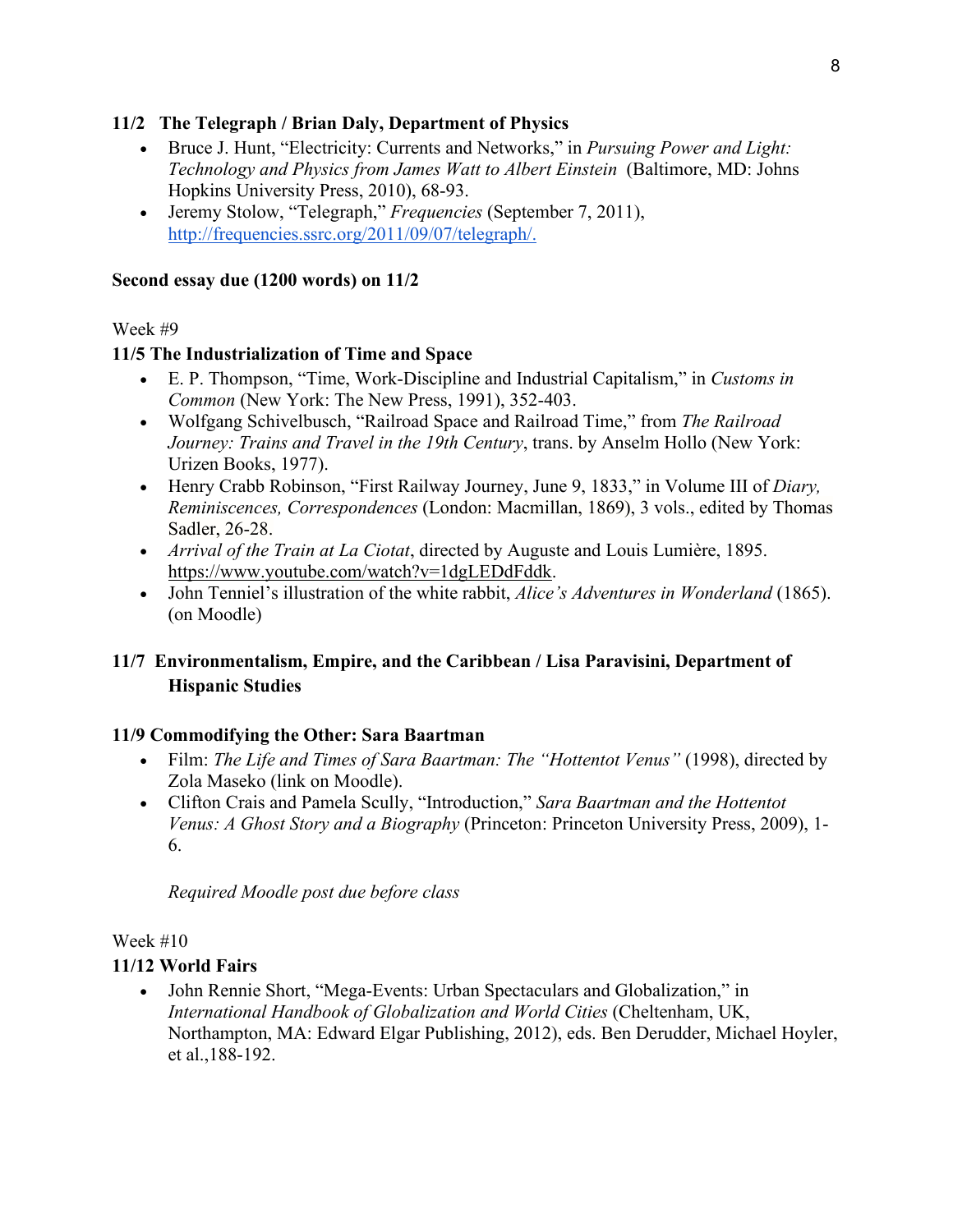- Ida B. Wells, et al, *The Reason Why the Colored American is Not in the World's Columbian Exposition* (Chicago, 1893), [http://digital.library.upenn.edu/women/wells/exposition/exposition.html.](http://digital.library.upenn.edu/women/wells/exposition/exposition.html)
- Recommended: "African American Women's Voices at the 1893 Chicago World Fair," in *Women in International and Universal Exhibitions, 1876-1937*, eds. Myriam Boussahba-Bravard and Rebecca Rogers (New York: Routledge, 2018), 151-174. (Moodle)

# **11/14 Nineteenth-Century Photography and the Classification of Humanity / Brian Lukacher, Department of Art History**

- Zahid R. Chaudhary, *Afterimage of Empire: Photography in Nineteenth-Century India* (Minneapolis: University of Minnesota Press, 2012), excerpt from "Introduction: Sensation and Photography," 1-12. It can be found at: [https://books.google.com/books?id=RSjgANSSMOgC&pg=PA1&source=gbs\\_toc\\_r&ca](https://books.google.com/books?id=RSjgANSSMOgC&pg=PA1&source=gbs_toc_r&cad=3#v=onepage&q&f=false) [d=3#v=onepage&q&f=false.](https://books.google.com/books?id=RSjgANSSMOgC&pg=PA1&source=gbs_toc_r&cad=3#v=onepage&q&f=false)
- For introductory information on early photographic processes, see: [https://www.nms.ac.uk/explore-our-collections/stories/science-and-technology/victorian](https://www.nms.ac.uk/explore-our-collections/stories/science-and-technology/victorian-photography/victorian-photography/victorian-photographic-techniques/)[photography/victorian-photography/victorian-photographic-techniques/.](https://www.nms.ac.uk/explore-our-collections/stories/science-and-technology/victorian-photography/victorian-photography/victorian-photographic-techniques/)

# **Public and Private: Urban Culture and Domestic Spheres**

## **11/16 Building the Modern City**

- David Harvey, "Consumerism, Spectacle, and Leisure," in *Paris: Capital of Modernity*  (London: Routledge, 2003), 209-224.
- Friedrich Engels, "Industrial Manchester," selection from *The Condition of the Working Class in England* (1845), at the Modern History Sourcebook[,](http://www.fordham.edu/halsall/mod/1844engels.html) [http://www.fordham.edu/halsall/mod/1844engels.html.](http://www.fordham.edu/halsall/mod/1844engels.html)

## Week #11

## **11/19 The Urban flaneur**

- Edgar Allan Poe, "The Man of the Crowd," in *Edgar Allan Poe: Poetry, Tales, and Selected Essays* (New York: Library of America, 1996), ed. by Patrick Quinn and G.R. Thompson, 388-396.
- Charles Baudelaire, selection from *The Painter of Modern Life and Other Essays*, trans. and ed. by Jonathan Mayne (London: Phaidon Press, 1964), 5-12.
- Images of Women in the City (Moodle).

# **11/21 & 11/23: Thanksgiving Break/No Class (11/21 class rescheduled on 12/14) Read the Siskind before your Thanksgiving feast.**

• Janet Siskind, "The Invention of Thanksgiving: A Ritual of American Nationality," *Critique of Anthropology* 12.2 (2002): 167-191. (Moodle)

## Week  $#12$

## **11/26 Nineteenth-Century Musical Nationalisms / Michael Pisani, Department of Music**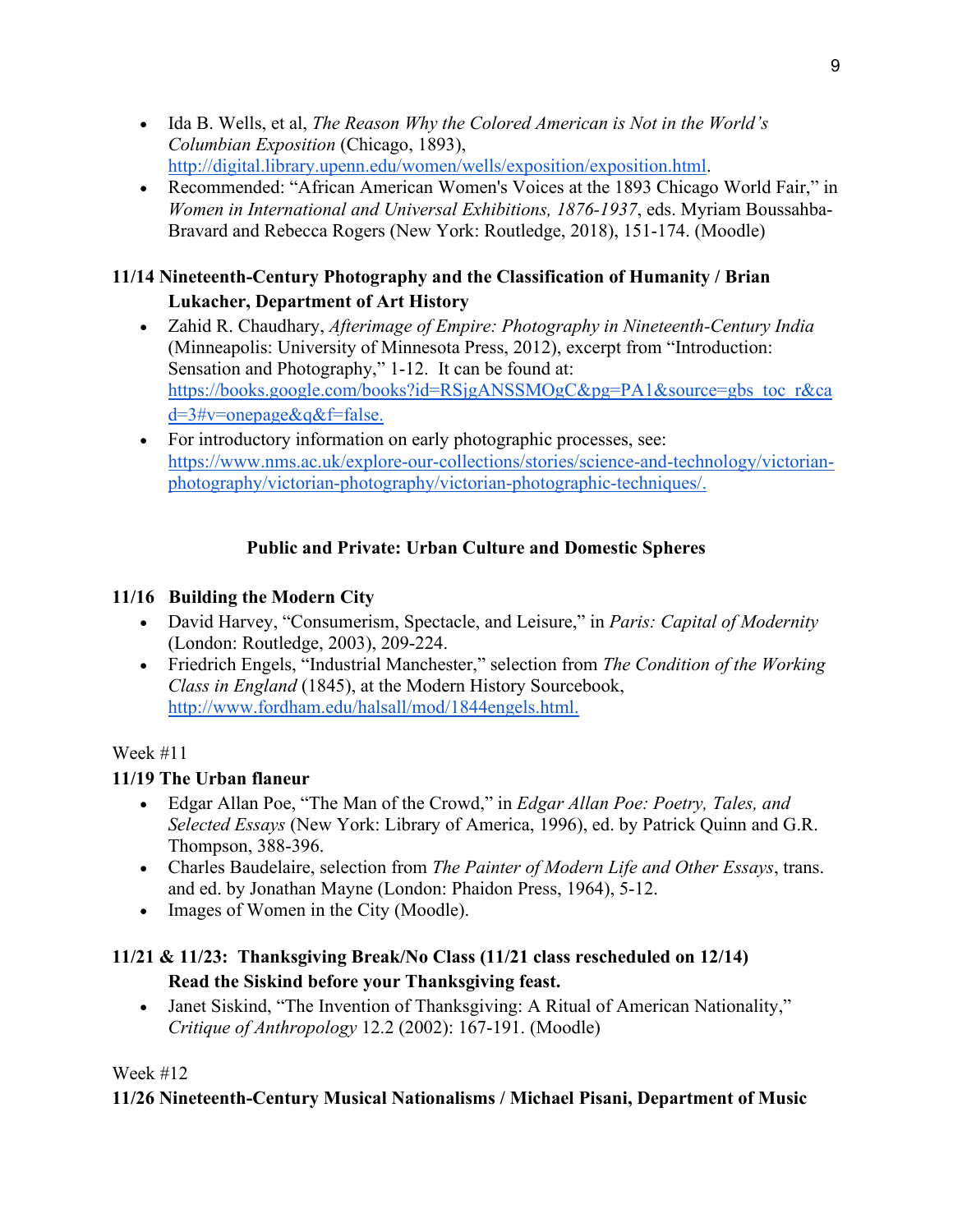- Richard Taruskin, "Nationalism," in *Oxford Music Online* (2001) (available through library catalogue), [https://doi](https://doi-org.libproxy.vassar.edu/10.1093/gmo/9781561592630.article.50846)[org.libproxy.vassar.edu/10.1093/gmo/9781561592630.article.50846.](https://doi-org.libproxy.vassar.edu/10.1093/gmo/9781561592630.article.50846) Read: introductory paragraphs, sections 1-5, skip sections 6-8, then read sections 9-11.
- Recommended listening: 1. Frédéric Chopin, "Mazurka" (in B-flat major, op. 7, no. 1). Music recording, April 19, 2012, [https://www.youtube.com/watch?v=xwgiBGXOjbM.](https://www.youtube.com/watch?v=xwgiBGXOjbM) 2. Modest Musorgsky, Coronation Scene from *Boris Godunov,* opening chorus only. Music recording, May 2, 2013. [https://www.youtube.com/watch?v=70RIWenSlns.](https://www.youtube.com/watch?v=70RIWenSlns) 3. Alexander Borodin, "In the Steppes of Central Asia," Music recording, May 27, 2011, [https://www.youtube.com/watch?v=juisZsDQZBo.](https://www.youtube.com/watch?v=juisZsDQZBo)

## **11/28 Separate Spheres and Domesticity**

- John Ruskin, "Lecture II--Lilies of Queens' Gardens," *Sesame and Lilies* (1865), in Lydia Murdoch, *Daily Life of Victorian Women* (Santa Barbara, CA: Greenwood Press, 2014), xxv.
- Isabella Beeton, *Mrs. Beeton's Book of Household Management* (London: Cassell & Co., 2000; London: S. O. Beeton, 1861), 1-20.
- Higuchi Ichiyo, "The Thirteenth Night" (1895), from *In the Shade of Spring Leaves: The Life and Writing of Higuchi Ichiyo, a Woman of Letters in Meiji Japan*, trans. Robert Lyons Danly (New Haven: Yale University Press, 1981), 241-253.

# **11/30 Literacy and Print Culture in the Nineteenth Century (***Class Will Meet in the Library Special Collections and Archives***) / Ron Patkus, Associate Director of the Library for Special Collections**

## Week #13

## **12/3 Domestic Commodities and Global Trade**

*Required Moodle Post: upload and describe one image of nineteenth century commodity (tea, opium, chocolate, soap, etc.) advertisement that draws on global imagery.*

- Erika Rappaport, "Industry and Empire: Manufacturing Imperial Tastes in Victorian Britain," in *A Thirst for Empire: How Tea Shaped the Modern World* (Princeton: Princeton University Press, 2017), 147-182.
- Begin reading *Dracula* (1897).

## **12/5: Homosexuality by Trial (and Error): The Scandals of Queer Emancipation / Jeff Schneider, Department of German Studies**

## **12/7 Sigmund Freud and the Invention of the Modern Mind**

• Sigmund Freud, *The Uncanny* (London: Penguin, 2003), trans. David McLintock, selections.

Week #14 **12/10** *Dracula*